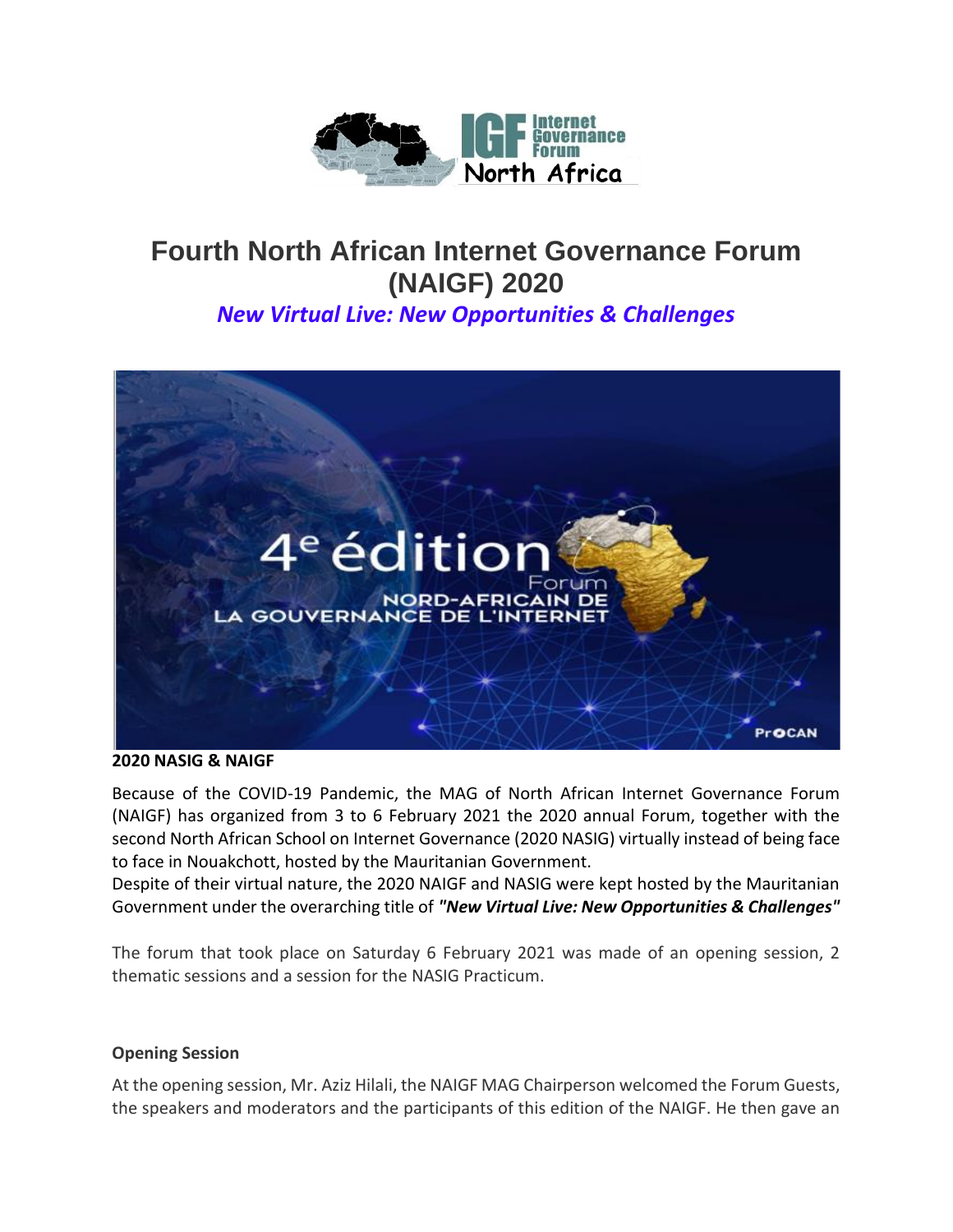overview on the Forum preparatory process, especially in time of COVID 19, and presented the Forum agenda and its activities before giving the floor to Mr. Olivier BRINGER, the European Union representative in the Policy and Regulation Initiative for Digital Africa (PRIDA) and head of the European Union's Next Generation Internet and Internet Governance Policy Unit. Mr. Olivier first thanked the NAIGF organizers for inviting him and expressed his admiration to the NAIGF team for managing to organize the 2020 NAIGF in spite of the pandemic with this impressive virtual participation.

Mr. Adil SULAIMAN, from the Department of infrastructures & Energy at the African Union Commission and the PRIDA program lead at the AUC thanked the NAIGF MAG members for their hard work and their determination to organize the 2020 edition. He reiterated the AUC and the PRIDA Program support for this event as well as the North African School on Internet Governance (NASIG). He gave an overview of the PRIDA Program and explained that they will be happy to support all regional, sub-regional and local initiatives in Africa and added that he satisfied by the success of this event that they supported, and they are looking for the help of the NAIGF team to encourage national IGFs and SIGs.

It was planned to have the Forum opened by Dr. SIDI OULD SALEM, Mauritanian Minister of Higher Education, Scientific research and ICT, but because of his heavy agenda, he couldn't be available. He instead opened the 2020 NASIG on Wednesday 3 February 2021.



*Dr. Sidi Ould Salem, Minister of Higher education, Scientific Research and Information & Communication Technology*

### **First Thematic Session**

**T**his session that addressed the topic of "**Data Protection**" was a kind of case study for 3 North African countries. Mr. Chawki Guaddes, Chairman of the National Authority for Personal Data Protection in Tunisia, Mr. Mohamed Hegazy, Legal advisor specializing in information and communication technology, media, intellectual property, cybercrime and personal data From Egypt and Mr. Omar Seghrouchni, President of the National Commission on Personal Data Protection in Morocco (CNDP) presented the situation of Internet Data Protection in their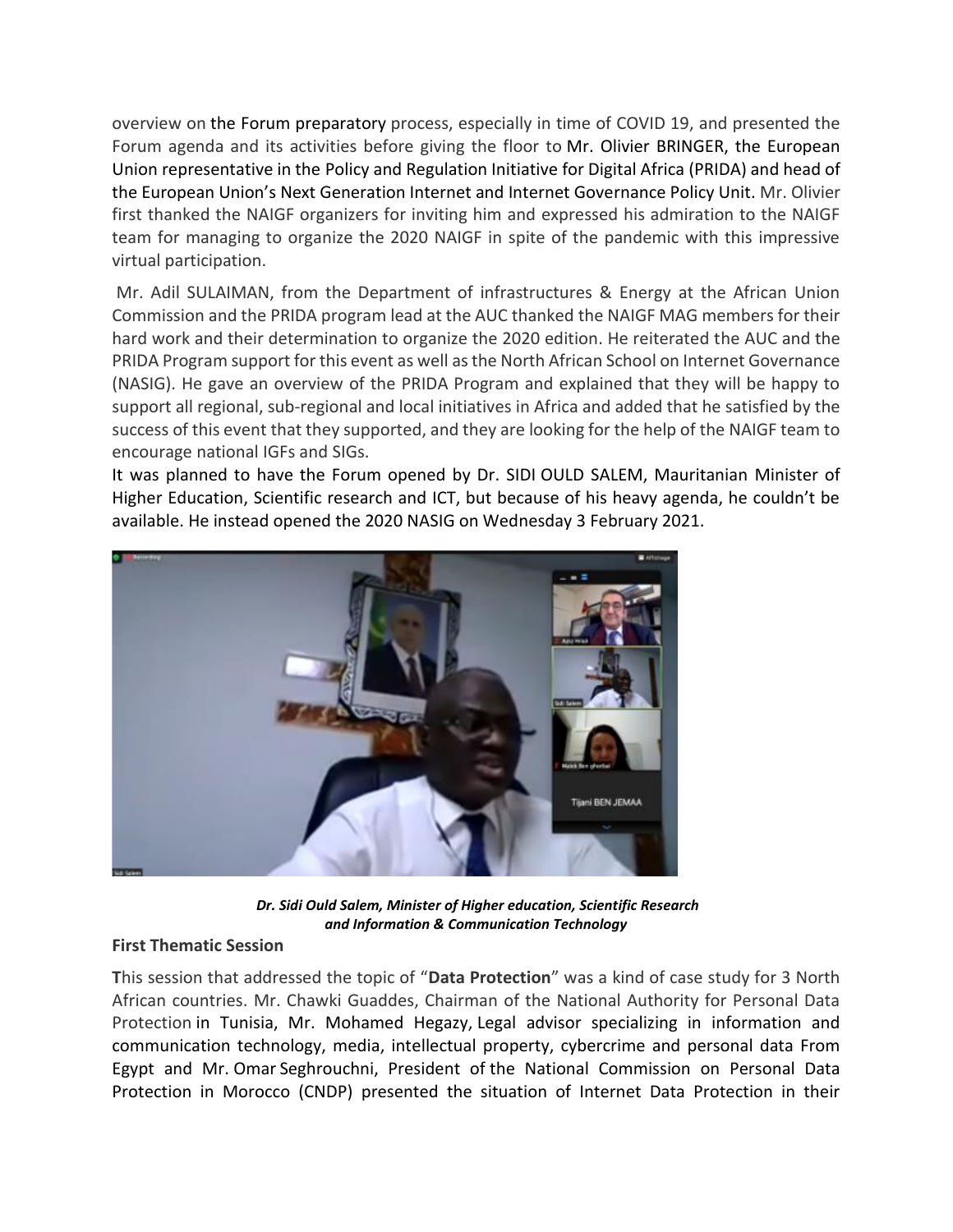respective countries highlighting the strength and weakness of each of these processes (law, implementation, enforcement, etc.).

A rich discussion followed the 3 presentations comparing the 3 cases among themselves and with the other experiences worldwide and especially the European GDPR.



*Screen Shot of participants in NAIGF 2020*

# **Second Thematic Session**

**T**he second focused on Fake News on Internet in North Africa region. Four speakers has been invited to cover the topic:

Mr. Houssine SAF, Moroccan Journalist and expert in e-learning and MAG NAIGF member, after listing the different types of misinformation and disinformation, noted that Fake News took over the official information. He explained that disinformation may be a political strategy or unintentional, especially from journalists who are manipulated or under pressure and stressed the role of citizens, journalists and digital players in combatting Fake News. He thinks that the Governments should ensure the reliability and quality of official information; but instead, they are providing Institutional information and Propaganda.

Mr. Hédi Hamdi, Tunisian press editor and director of a communication & public relations agency, described the current situation in Tunisia with false information relayed mainly on social networks provoking great controversy, or even concerns among the population and certain media relay this information from the Internet and in particular on Facebook.

To reduce the effect of Fake News, he believes that the Government and the other parties should –inter alias- have a good communication behavior, providing the appropriate information on time.

Ms. Rim Hayat Chaif, Algerian multilingual investigative journalist and researcher, explained that the spread of Fake News has become a practice in social media amid the COVID-19 pandemic. The unprecedented situation of this pandemic has created an exceptional setting for the spread of online misinformation, disinformation, and manipulation with a great potential to cause dramatic real-world consequences. This is why Algeria took measures to somehow end the